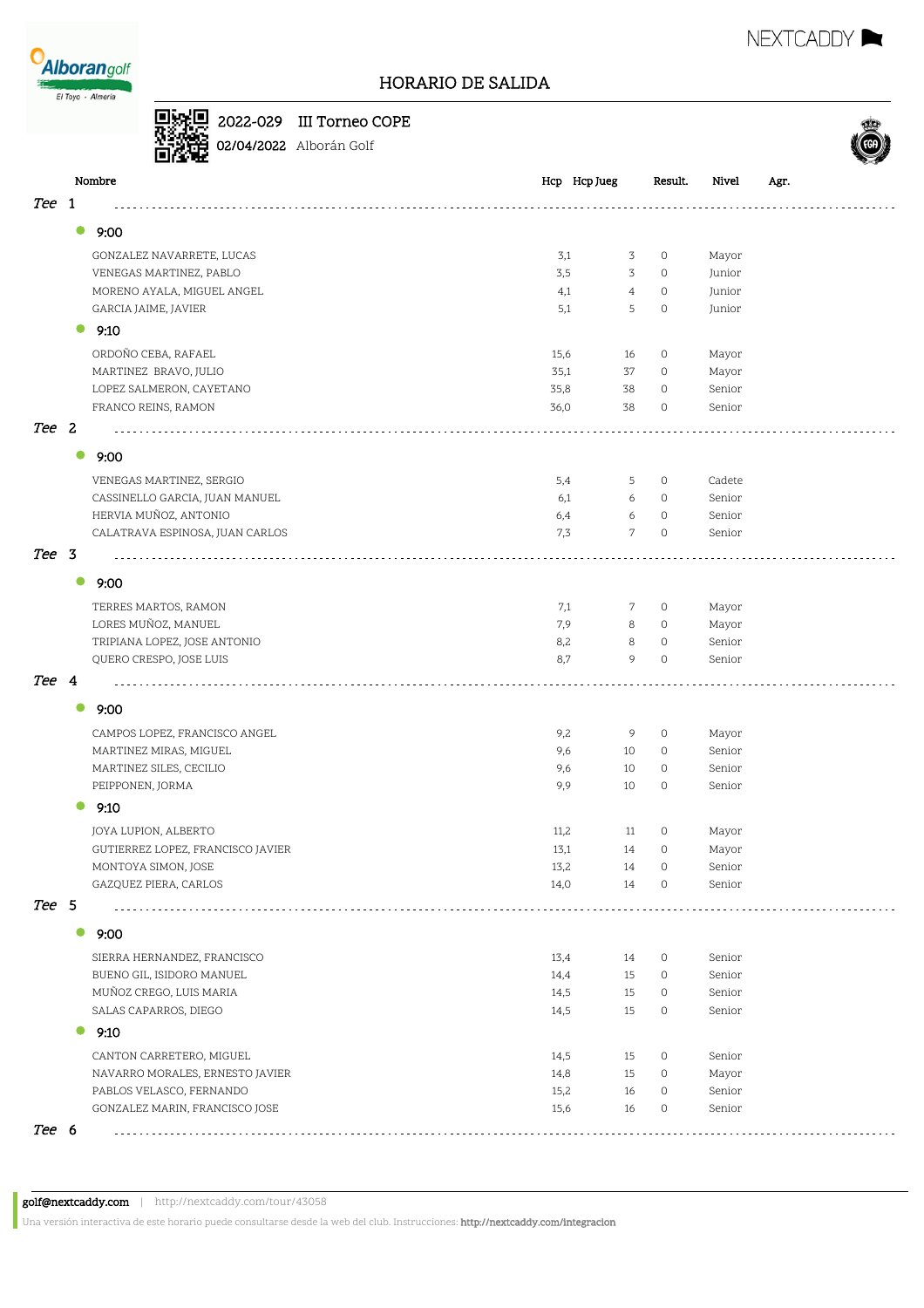



|  | $\Box$ $\mathbb{R}$ $\Box$ 2022-029 III Torneo ( |
|--|--------------------------------------------------|
|  | <sup>415</sup><br>回位电 02/04/2022 Alborán Golf    |

## 2022-029 III Torneo COPE



| <i>Tee</i><br>6<br>$\bullet$<br>9:00<br>15,7<br>0<br>Mayor<br>SOLER MARQUEZ, JUAN<br>16<br>TAILLEZ, MARCO<br>15,7<br>16<br>0<br>Senior<br>PEREZ ZAMARRON, JUAN IGNACIO<br>16,2<br>17<br>$\circ$<br>Senior<br>BLANCO SANCHEZ, FRANCISCO JAVIER<br>17,3<br>18<br>$\circ$<br>Senior<br>Tee<br>- 7<br>$\bullet$<br>9:00<br>MARTINEZ AMAT, JUAN<br>18,1<br>19<br>0<br>Senior<br>18,5<br>BARON CARRILLO, DAVID<br>19<br>0<br>Senior<br>18,7<br>SALINAS GARCIA, ADRIAN<br>20<br>0<br>Mayor<br>GARCIA TORRES, JUAN<br>22,6<br>24<br>$\circ$<br>Senior<br>Tee 8<br>$\bullet$<br>9:00<br>ROMERO MORENO, ARACELI<br>19,0<br>22<br>$\circ$<br>Senior<br>ESPINAR MUÑOZ, LUIS<br>19,2<br>20<br>Mayor<br>0<br>MARTINEZ MARTINEZ, JOSE FAUSTO<br>Senior<br>19,5<br>20<br>$\circ$<br>SANCHEZ NUÑEZ, FERNANDO<br>$\circ$<br>20,0<br>21<br>Senior<br>9:10<br>MARTINEZ GIMENEZ, HECTOR<br>20,0<br>21<br>$\circ$<br>Junior<br>JOYA PINEDA, ALBERTO<br>20,1<br>21<br>0<br>Infantil<br>DE OÑA NAVARRETE, PABLO<br>20,2<br>21<br>0<br>Mayor<br>MARTINEZ MIGUELES, DANIEL SILVIO<br>20,6<br>22<br>0<br>Senior<br>Tee 9<br>$\bullet$<br>9:00<br>17,3<br>$\circ$<br>PEREZ LOPEZ, MIGUEL JOSE<br>18<br>Senior<br>20,6<br>22<br>GIMENEZ LOPEZ, RAMON<br>$\circ$<br>Senior<br>21,3<br>22<br>$\circ$<br>Senior<br>TORRECILLAS JIMENEZ, PEDRO<br>HERRERA URRUTIA, CANDIDO<br>21,6<br>23<br>0<br>Senior<br>9:10<br>21,6<br>$\circ$<br>Senior<br>JIMENEZ NAVARRETE, DOMINGO<br>23<br>23<br>21,6<br>$\circ$<br>PEREZ PIEDRA, JAIME<br>Mayor<br>BLANQUET TAVIRA, VICENTE<br>22,4<br>24<br>0<br>Senior<br>RODRIGUEZ GRACIA, IGNACIO<br>$\circ$<br>22,6<br>24<br>Mayor<br>Tee 10<br>$\bullet$<br>9:00<br>VENEGAS ALONSO, FRANCISCO A.<br>5,6<br>5<br>0<br>Senior<br>12,7<br>SANZ RAMIREZ, JOSE MANUEL<br>13<br>0<br>Senior<br>15,2<br>16<br>0<br>Mayor<br>SALINAS GARCIA, JUAN MANUEL<br>26,2<br>28<br>0<br>Senior<br>SANCHEZ GINES, MANUEL AGUSTIN<br>9:10<br>LANCEDELLI, ROBERTO<br>17,2<br>18<br>Mayor<br>0<br>GUTIERREZ DELGADO, JAVIER<br>23,3<br>25<br>0<br>Senior<br>TURNER, JOHN<br>23,3<br>25<br>0<br>Senior<br>SALMERON CANTON, RAUL<br>23,4<br>25<br>0<br>Mayor<br>Tee 11 |  | Nombre | Hcp Hcp Jueg | Result. | Nivel | Agr. |
|------------------------------------------------------------------------------------------------------------------------------------------------------------------------------------------------------------------------------------------------------------------------------------------------------------------------------------------------------------------------------------------------------------------------------------------------------------------------------------------------------------------------------------------------------------------------------------------------------------------------------------------------------------------------------------------------------------------------------------------------------------------------------------------------------------------------------------------------------------------------------------------------------------------------------------------------------------------------------------------------------------------------------------------------------------------------------------------------------------------------------------------------------------------------------------------------------------------------------------------------------------------------------------------------------------------------------------------------------------------------------------------------------------------------------------------------------------------------------------------------------------------------------------------------------------------------------------------------------------------------------------------------------------------------------------------------------------------------------------------------------------------------------------------------------------------------------------------------------------------------------------------------------------------------------------------------------------------------------------------------------------------------------------------------------------------------------------------------------------------------------------------------|--|--------|--------------|---------|-------|------|
|                                                                                                                                                                                                                                                                                                                                                                                                                                                                                                                                                                                                                                                                                                                                                                                                                                                                                                                                                                                                                                                                                                                                                                                                                                                                                                                                                                                                                                                                                                                                                                                                                                                                                                                                                                                                                                                                                                                                                                                                                                                                                                                                                |  |        |              |         |       |      |
|                                                                                                                                                                                                                                                                                                                                                                                                                                                                                                                                                                                                                                                                                                                                                                                                                                                                                                                                                                                                                                                                                                                                                                                                                                                                                                                                                                                                                                                                                                                                                                                                                                                                                                                                                                                                                                                                                                                                                                                                                                                                                                                                                |  |        |              |         |       |      |
|                                                                                                                                                                                                                                                                                                                                                                                                                                                                                                                                                                                                                                                                                                                                                                                                                                                                                                                                                                                                                                                                                                                                                                                                                                                                                                                                                                                                                                                                                                                                                                                                                                                                                                                                                                                                                                                                                                                                                                                                                                                                                                                                                |  |        |              |         |       |      |
|                                                                                                                                                                                                                                                                                                                                                                                                                                                                                                                                                                                                                                                                                                                                                                                                                                                                                                                                                                                                                                                                                                                                                                                                                                                                                                                                                                                                                                                                                                                                                                                                                                                                                                                                                                                                                                                                                                                                                                                                                                                                                                                                                |  |        |              |         |       |      |
|                                                                                                                                                                                                                                                                                                                                                                                                                                                                                                                                                                                                                                                                                                                                                                                                                                                                                                                                                                                                                                                                                                                                                                                                                                                                                                                                                                                                                                                                                                                                                                                                                                                                                                                                                                                                                                                                                                                                                                                                                                                                                                                                                |  |        |              |         |       |      |
|                                                                                                                                                                                                                                                                                                                                                                                                                                                                                                                                                                                                                                                                                                                                                                                                                                                                                                                                                                                                                                                                                                                                                                                                                                                                                                                                                                                                                                                                                                                                                                                                                                                                                                                                                                                                                                                                                                                                                                                                                                                                                                                                                |  |        |              |         |       |      |
|                                                                                                                                                                                                                                                                                                                                                                                                                                                                                                                                                                                                                                                                                                                                                                                                                                                                                                                                                                                                                                                                                                                                                                                                                                                                                                                                                                                                                                                                                                                                                                                                                                                                                                                                                                                                                                                                                                                                                                                                                                                                                                                                                |  |        |              |         |       |      |
|                                                                                                                                                                                                                                                                                                                                                                                                                                                                                                                                                                                                                                                                                                                                                                                                                                                                                                                                                                                                                                                                                                                                                                                                                                                                                                                                                                                                                                                                                                                                                                                                                                                                                                                                                                                                                                                                                                                                                                                                                                                                                                                                                |  |        |              |         |       |      |
|                                                                                                                                                                                                                                                                                                                                                                                                                                                                                                                                                                                                                                                                                                                                                                                                                                                                                                                                                                                                                                                                                                                                                                                                                                                                                                                                                                                                                                                                                                                                                                                                                                                                                                                                                                                                                                                                                                                                                                                                                                                                                                                                                |  |        |              |         |       |      |
|                                                                                                                                                                                                                                                                                                                                                                                                                                                                                                                                                                                                                                                                                                                                                                                                                                                                                                                                                                                                                                                                                                                                                                                                                                                                                                                                                                                                                                                                                                                                                                                                                                                                                                                                                                                                                                                                                                                                                                                                                                                                                                                                                |  |        |              |         |       |      |
|                                                                                                                                                                                                                                                                                                                                                                                                                                                                                                                                                                                                                                                                                                                                                                                                                                                                                                                                                                                                                                                                                                                                                                                                                                                                                                                                                                                                                                                                                                                                                                                                                                                                                                                                                                                                                                                                                                                                                                                                                                                                                                                                                |  |        |              |         |       |      |
|                                                                                                                                                                                                                                                                                                                                                                                                                                                                                                                                                                                                                                                                                                                                                                                                                                                                                                                                                                                                                                                                                                                                                                                                                                                                                                                                                                                                                                                                                                                                                                                                                                                                                                                                                                                                                                                                                                                                                                                                                                                                                                                                                |  |        |              |         |       |      |
|                                                                                                                                                                                                                                                                                                                                                                                                                                                                                                                                                                                                                                                                                                                                                                                                                                                                                                                                                                                                                                                                                                                                                                                                                                                                                                                                                                                                                                                                                                                                                                                                                                                                                                                                                                                                                                                                                                                                                                                                                                                                                                                                                |  |        |              |         |       |      |
|                                                                                                                                                                                                                                                                                                                                                                                                                                                                                                                                                                                                                                                                                                                                                                                                                                                                                                                                                                                                                                                                                                                                                                                                                                                                                                                                                                                                                                                                                                                                                                                                                                                                                                                                                                                                                                                                                                                                                                                                                                                                                                                                                |  |        |              |         |       |      |
|                                                                                                                                                                                                                                                                                                                                                                                                                                                                                                                                                                                                                                                                                                                                                                                                                                                                                                                                                                                                                                                                                                                                                                                                                                                                                                                                                                                                                                                                                                                                                                                                                                                                                                                                                                                                                                                                                                                                                                                                                                                                                                                                                |  |        |              |         |       |      |
|                                                                                                                                                                                                                                                                                                                                                                                                                                                                                                                                                                                                                                                                                                                                                                                                                                                                                                                                                                                                                                                                                                                                                                                                                                                                                                                                                                                                                                                                                                                                                                                                                                                                                                                                                                                                                                                                                                                                                                                                                                                                                                                                                |  |        |              |         |       |      |
|                                                                                                                                                                                                                                                                                                                                                                                                                                                                                                                                                                                                                                                                                                                                                                                                                                                                                                                                                                                                                                                                                                                                                                                                                                                                                                                                                                                                                                                                                                                                                                                                                                                                                                                                                                                                                                                                                                                                                                                                                                                                                                                                                |  |        |              |         |       |      |
|                                                                                                                                                                                                                                                                                                                                                                                                                                                                                                                                                                                                                                                                                                                                                                                                                                                                                                                                                                                                                                                                                                                                                                                                                                                                                                                                                                                                                                                                                                                                                                                                                                                                                                                                                                                                                                                                                                                                                                                                                                                                                                                                                |  |        |              |         |       |      |
|                                                                                                                                                                                                                                                                                                                                                                                                                                                                                                                                                                                                                                                                                                                                                                                                                                                                                                                                                                                                                                                                                                                                                                                                                                                                                                                                                                                                                                                                                                                                                                                                                                                                                                                                                                                                                                                                                                                                                                                                                                                                                                                                                |  |        |              |         |       |      |
|                                                                                                                                                                                                                                                                                                                                                                                                                                                                                                                                                                                                                                                                                                                                                                                                                                                                                                                                                                                                                                                                                                                                                                                                                                                                                                                                                                                                                                                                                                                                                                                                                                                                                                                                                                                                                                                                                                                                                                                                                                                                                                                                                |  |        |              |         |       |      |
|                                                                                                                                                                                                                                                                                                                                                                                                                                                                                                                                                                                                                                                                                                                                                                                                                                                                                                                                                                                                                                                                                                                                                                                                                                                                                                                                                                                                                                                                                                                                                                                                                                                                                                                                                                                                                                                                                                                                                                                                                                                                                                                                                |  |        |              |         |       |      |
|                                                                                                                                                                                                                                                                                                                                                                                                                                                                                                                                                                                                                                                                                                                                                                                                                                                                                                                                                                                                                                                                                                                                                                                                                                                                                                                                                                                                                                                                                                                                                                                                                                                                                                                                                                                                                                                                                                                                                                                                                                                                                                                                                |  |        |              |         |       |      |
|                                                                                                                                                                                                                                                                                                                                                                                                                                                                                                                                                                                                                                                                                                                                                                                                                                                                                                                                                                                                                                                                                                                                                                                                                                                                                                                                                                                                                                                                                                                                                                                                                                                                                                                                                                                                                                                                                                                                                                                                                                                                                                                                                |  |        |              |         |       |      |
|                                                                                                                                                                                                                                                                                                                                                                                                                                                                                                                                                                                                                                                                                                                                                                                                                                                                                                                                                                                                                                                                                                                                                                                                                                                                                                                                                                                                                                                                                                                                                                                                                                                                                                                                                                                                                                                                                                                                                                                                                                                                                                                                                |  |        |              |         |       |      |
|                                                                                                                                                                                                                                                                                                                                                                                                                                                                                                                                                                                                                                                                                                                                                                                                                                                                                                                                                                                                                                                                                                                                                                                                                                                                                                                                                                                                                                                                                                                                                                                                                                                                                                                                                                                                                                                                                                                                                                                                                                                                                                                                                |  |        |              |         |       |      |
|                                                                                                                                                                                                                                                                                                                                                                                                                                                                                                                                                                                                                                                                                                                                                                                                                                                                                                                                                                                                                                                                                                                                                                                                                                                                                                                                                                                                                                                                                                                                                                                                                                                                                                                                                                                                                                                                                                                                                                                                                                                                                                                                                |  |        |              |         |       |      |
|                                                                                                                                                                                                                                                                                                                                                                                                                                                                                                                                                                                                                                                                                                                                                                                                                                                                                                                                                                                                                                                                                                                                                                                                                                                                                                                                                                                                                                                                                                                                                                                                                                                                                                                                                                                                                                                                                                                                                                                                                                                                                                                                                |  |        |              |         |       |      |
|                                                                                                                                                                                                                                                                                                                                                                                                                                                                                                                                                                                                                                                                                                                                                                                                                                                                                                                                                                                                                                                                                                                                                                                                                                                                                                                                                                                                                                                                                                                                                                                                                                                                                                                                                                                                                                                                                                                                                                                                                                                                                                                                                |  |        |              |         |       |      |
|                                                                                                                                                                                                                                                                                                                                                                                                                                                                                                                                                                                                                                                                                                                                                                                                                                                                                                                                                                                                                                                                                                                                                                                                                                                                                                                                                                                                                                                                                                                                                                                                                                                                                                                                                                                                                                                                                                                                                                                                                                                                                                                                                |  |        |              |         |       |      |
|                                                                                                                                                                                                                                                                                                                                                                                                                                                                                                                                                                                                                                                                                                                                                                                                                                                                                                                                                                                                                                                                                                                                                                                                                                                                                                                                                                                                                                                                                                                                                                                                                                                                                                                                                                                                                                                                                                                                                                                                                                                                                                                                                |  |        |              |         |       |      |
|                                                                                                                                                                                                                                                                                                                                                                                                                                                                                                                                                                                                                                                                                                                                                                                                                                                                                                                                                                                                                                                                                                                                                                                                                                                                                                                                                                                                                                                                                                                                                                                                                                                                                                                                                                                                                                                                                                                                                                                                                                                                                                                                                |  |        |              |         |       |      |
|                                                                                                                                                                                                                                                                                                                                                                                                                                                                                                                                                                                                                                                                                                                                                                                                                                                                                                                                                                                                                                                                                                                                                                                                                                                                                                                                                                                                                                                                                                                                                                                                                                                                                                                                                                                                                                                                                                                                                                                                                                                                                                                                                |  |        |              |         |       |      |
|                                                                                                                                                                                                                                                                                                                                                                                                                                                                                                                                                                                                                                                                                                                                                                                                                                                                                                                                                                                                                                                                                                                                                                                                                                                                                                                                                                                                                                                                                                                                                                                                                                                                                                                                                                                                                                                                                                                                                                                                                                                                                                                                                |  |        |              |         |       |      |
|                                                                                                                                                                                                                                                                                                                                                                                                                                                                                                                                                                                                                                                                                                                                                                                                                                                                                                                                                                                                                                                                                                                                                                                                                                                                                                                                                                                                                                                                                                                                                                                                                                                                                                                                                                                                                                                                                                                                                                                                                                                                                                                                                |  |        |              |         |       |      |
|                                                                                                                                                                                                                                                                                                                                                                                                                                                                                                                                                                                                                                                                                                                                                                                                                                                                                                                                                                                                                                                                                                                                                                                                                                                                                                                                                                                                                                                                                                                                                                                                                                                                                                                                                                                                                                                                                                                                                                                                                                                                                                                                                |  |        |              |         |       |      |
|                                                                                                                                                                                                                                                                                                                                                                                                                                                                                                                                                                                                                                                                                                                                                                                                                                                                                                                                                                                                                                                                                                                                                                                                                                                                                                                                                                                                                                                                                                                                                                                                                                                                                                                                                                                                                                                                                                                                                                                                                                                                                                                                                |  |        |              |         |       |      |
|                                                                                                                                                                                                                                                                                                                                                                                                                                                                                                                                                                                                                                                                                                                                                                                                                                                                                                                                                                                                                                                                                                                                                                                                                                                                                                                                                                                                                                                                                                                                                                                                                                                                                                                                                                                                                                                                                                                                                                                                                                                                                                                                                |  |        |              |         |       |      |
|                                                                                                                                                                                                                                                                                                                                                                                                                                                                                                                                                                                                                                                                                                                                                                                                                                                                                                                                                                                                                                                                                                                                                                                                                                                                                                                                                                                                                                                                                                                                                                                                                                                                                                                                                                                                                                                                                                                                                                                                                                                                                                                                                |  |        |              |         |       |      |
|                                                                                                                                                                                                                                                                                                                                                                                                                                                                                                                                                                                                                                                                                                                                                                                                                                                                                                                                                                                                                                                                                                                                                                                                                                                                                                                                                                                                                                                                                                                                                                                                                                                                                                                                                                                                                                                                                                                                                                                                                                                                                                                                                |  |        |              |         |       |      |
|                                                                                                                                                                                                                                                                                                                                                                                                                                                                                                                                                                                                                                                                                                                                                                                                                                                                                                                                                                                                                                                                                                                                                                                                                                                                                                                                                                                                                                                                                                                                                                                                                                                                                                                                                                                                                                                                                                                                                                                                                                                                                                                                                |  |        |              |         |       |      |
|                                                                                                                                                                                                                                                                                                                                                                                                                                                                                                                                                                                                                                                                                                                                                                                                                                                                                                                                                                                                                                                                                                                                                                                                                                                                                                                                                                                                                                                                                                                                                                                                                                                                                                                                                                                                                                                                                                                                                                                                                                                                                                                                                |  |        |              |         |       |      |
|                                                                                                                                                                                                                                                                                                                                                                                                                                                                                                                                                                                                                                                                                                                                                                                                                                                                                                                                                                                                                                                                                                                                                                                                                                                                                                                                                                                                                                                                                                                                                                                                                                                                                                                                                                                                                                                                                                                                                                                                                                                                                                                                                |  |        |              |         |       |      |
|                                                                                                                                                                                                                                                                                                                                                                                                                                                                                                                                                                                                                                                                                                                                                                                                                                                                                                                                                                                                                                                                                                                                                                                                                                                                                                                                                                                                                                                                                                                                                                                                                                                                                                                                                                                                                                                                                                                                                                                                                                                                                                                                                |  |        |              |         |       |      |
|                                                                                                                                                                                                                                                                                                                                                                                                                                                                                                                                                                                                                                                                                                                                                                                                                                                                                                                                                                                                                                                                                                                                                                                                                                                                                                                                                                                                                                                                                                                                                                                                                                                                                                                                                                                                                                                                                                                                                                                                                                                                                                                                                |  |        |              |         |       |      |
|                                                                                                                                                                                                                                                                                                                                                                                                                                                                                                                                                                                                                                                                                                                                                                                                                                                                                                                                                                                                                                                                                                                                                                                                                                                                                                                                                                                                                                                                                                                                                                                                                                                                                                                                                                                                                                                                                                                                                                                                                                                                                                                                                |  |        |              |         |       |      |
|                                                                                                                                                                                                                                                                                                                                                                                                                                                                                                                                                                                                                                                                                                                                                                                                                                                                                                                                                                                                                                                                                                                                                                                                                                                                                                                                                                                                                                                                                                                                                                                                                                                                                                                                                                                                                                                                                                                                                                                                                                                                                                                                                |  |        |              |         |       |      |
|                                                                                                                                                                                                                                                                                                                                                                                                                                                                                                                                                                                                                                                                                                                                                                                                                                                                                                                                                                                                                                                                                                                                                                                                                                                                                                                                                                                                                                                                                                                                                                                                                                                                                                                                                                                                                                                                                                                                                                                                                                                                                                                                                |  |        |              |         |       |      |
|                                                                                                                                                                                                                                                                                                                                                                                                                                                                                                                                                                                                                                                                                                                                                                                                                                                                                                                                                                                                                                                                                                                                                                                                                                                                                                                                                                                                                                                                                                                                                                                                                                                                                                                                                                                                                                                                                                                                                                                                                                                                                                                                                |  |        |              |         |       |      |
|                                                                                                                                                                                                                                                                                                                                                                                                                                                                                                                                                                                                                                                                                                                                                                                                                                                                                                                                                                                                                                                                                                                                                                                                                                                                                                                                                                                                                                                                                                                                                                                                                                                                                                                                                                                                                                                                                                                                                                                                                                                                                                                                                |  |        |              |         |       |      |
|                                                                                                                                                                                                                                                                                                                                                                                                                                                                                                                                                                                                                                                                                                                                                                                                                                                                                                                                                                                                                                                                                                                                                                                                                                                                                                                                                                                                                                                                                                                                                                                                                                                                                                                                                                                                                                                                                                                                                                                                                                                                                                                                                |  |        |              |         |       |      |

Una versión interactiva de este horario puede consultarse desde la web del club. Instrucciones: http://nextcaddy.com/integracion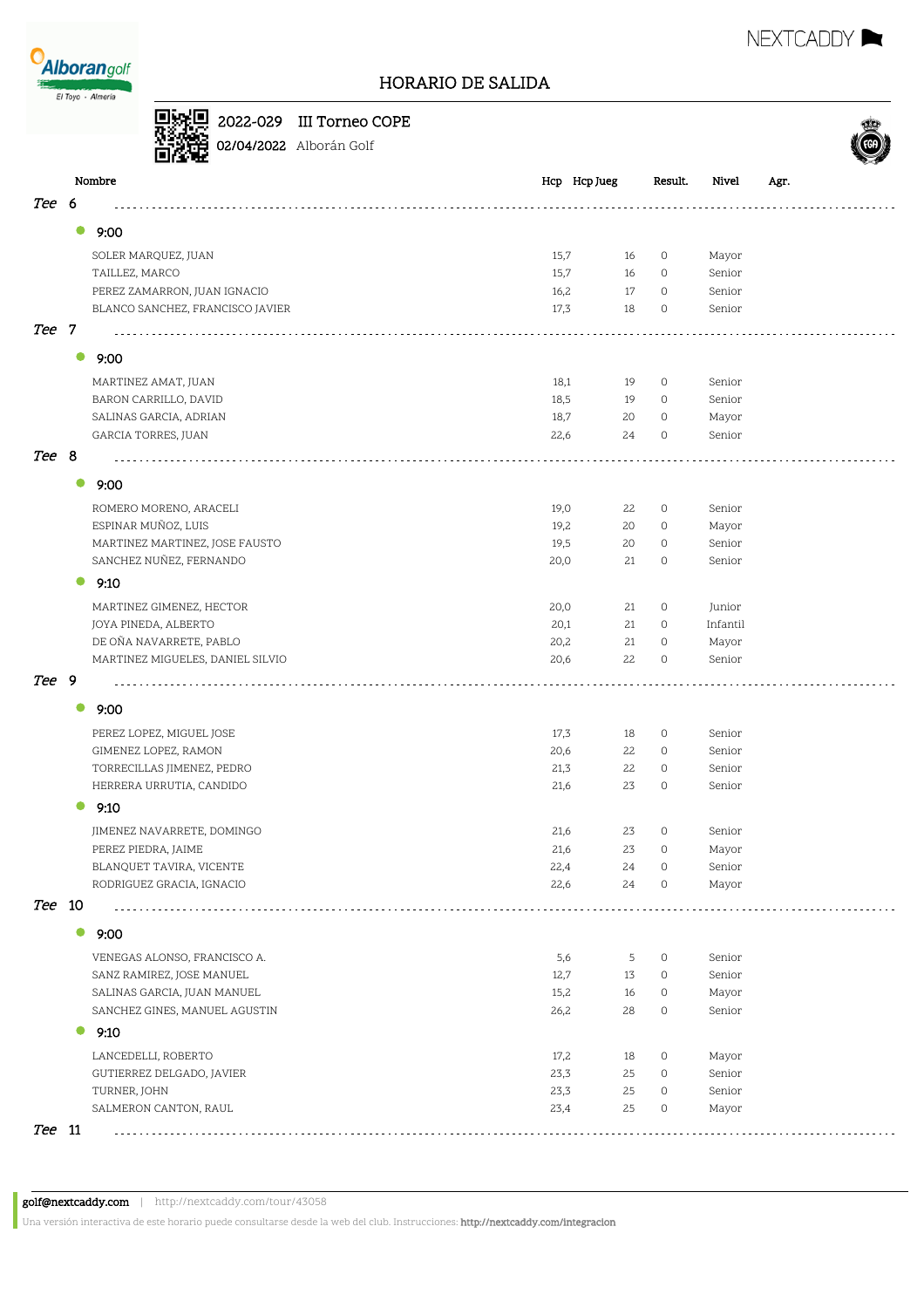

#### HORARIO DE SALIDA

Nombre Hcp Hcp Jueg Result. Nivel Agr.



NEXTCADDY **NEXTCADDY** 

2022-029 III Torneo COPE 02/04/2022 Alborán Golf

| Tee 11 |           |                                                                |              |          |                     |                  |  |
|--------|-----------|----------------------------------------------------------------|--------------|----------|---------------------|------------------|--|
|        | $\bullet$ | 9:00                                                           |              |          |                     |                  |  |
|        |           | LAAREJ SADIKI, ARIF                                            | 23,5         | 25       | $\circ$             | Senior           |  |
|        |           | LOPEZ PEREZ, JOSE                                              | 23,5         | 25       | $\circ$             | Senior           |  |
|        |           | TORRES JUAN DE LA CRUZ, FRANCISCO CAYETANO                     | 23,6         | 25       | $\circ$             | Senior           |  |
|        |           | HERNANDEZ MEDINA, ILDEFONSO                                    | 24,0         | 25       | $\circ$             | Senior           |  |
|        | 0         | 9:10                                                           |              |          |                     |                  |  |
|        |           | MAATTAA, JOUNI                                                 | 12,1         | 12       | $\circ$             | Senior           |  |
|        |           | MAKELA, JOUKO                                                  | 23,9         | 25       | $\circ$             | Senior           |  |
|        |           | SAEZ LOPEZ, ANTONIO                                            | 24,2         | 25       | $\circ$             | Senior           |  |
|        |           | GIL CAMPOY, JUAN ANTONIO                                       | 24,6         | 26       | $\circ$             | Senior           |  |
| Tee 12 |           |                                                                |              |          |                     |                  |  |
|        | $\bullet$ | 9:00                                                           |              |          |                     |                  |  |
|        |           | GARCIA JUAN, JOSE RAMON                                        | 23,5         | 25       | $\circ$             | Mayor            |  |
|        |           | GONZALEZ TORRECILLAS, FRANCISCO JAVIER                         | 24,6         | 26       | 0                   | Senior           |  |
|        |           | AGUIRRE VICENTE, JUAN JESUS<br>ARIAS PIÑERO, CESAR             | 25,3         | 27       | $\circ$             | Mayor            |  |
|        |           |                                                                | 24,8         | 26       | $\circ$             | Senior           |  |
|        | $\bullet$ | 9:10                                                           |              |          |                     |                  |  |
|        |           | AVALOS DE LA TORRE, JUAN                                       | 13,8         | 14       | $\circ$             | Senior           |  |
|        |           | ALONSO MARTIN, DAVID                                           | 24,8         | 26       | 0                   | Mayor            |  |
|        |           | SANZ CHINESTA, SILVIA                                          | 25,3         | 29       | $\circ$             | Senior           |  |
|        |           | FERNANDEZ ABREU, JUAN MIGUEL                                   | 25,4         | 27       | $\circ$             | Senior           |  |
| Tee 13 |           |                                                                |              |          |                     |                  |  |
|        | $\bullet$ | 9:00                                                           |              |          |                     |                  |  |
|        |           | SAUCES PALMA, ANTONIO                                          | 25,0         | 26       | $\circ$             | Senior           |  |
|        |           | NAVARRO CLEMENTE, DAVID                                        | 25,5         | 27       | 0                   | Mayor            |  |
|        |           | PEDALINO PETRINO, NUNCIO ERNESTO                               | 25,8         | 27       | $\circ$             | Senior           |  |
|        |           | SIMON GARCIA, GINES                                            | 26,1         | 28       | $\mathsf{O}\xspace$ | Mayor            |  |
| Tee 14 |           |                                                                |              |          |                     |                  |  |
|        | $\bullet$ | 9:00                                                           |              |          |                     |                  |  |
|        |           | TURNER, ZOE                                                    | 26,1         | 30       | $\circ$             | Senior           |  |
|        |           | CAPILLA GOMEZ, JOSE MANUEL                                     | 26,3         | 28       | 0                   | Senior           |  |
|        |           | ARIAS PIÑERO, JOSE JUAN                                        | 26,5         | 28       | $\circ$             | Senior           |  |
| Tee 15 |           | PUERTAS GALICE, JOSE                                           | 26,5         | 28       | 0                   | Mayor            |  |
|        | $\bullet$ | 9:00                                                           |              |          |                     |                  |  |
|        |           |                                                                |              |          |                     |                  |  |
|        |           | SANCHEZ DE TOCA B DE RUEDA, CARMEN<br>GARCIA GARCIA, JUAN JOSE | 26,8<br>27,6 | 31<br>29 | $\circ$<br>$\circ$  | Senior<br>Senior |  |
|        |           | FRUCTUOSO ROBLES, MANUEL                                       | 28,1         | 30       | $\circ$             | Mayor            |  |
|        |           | SALINAS CESPEDES, MARIA DEL MAR                                | 28,9         | 33       | $\circ$             | Infantil         |  |
|        | $\bullet$ | 9:10                                                           |              |          |                     |                  |  |
|        |           |                                                                |              |          |                     |                  |  |
|        |           | PEREZ RAMIREZ, MANUEL                                          | 28,3         | 30       | $\circ$             | Senior           |  |
|        |           | LOPEZ GOMEZ, JAVIER<br>CUELI BERNAL, PAULINO                   | 28,9<br>29,7 | 31<br>31 | $\circ$<br>$\circ$  | Mayor<br>Senior  |  |
|        |           | JANITSCHEK, REINER                                             | 30,6         | 32       | $\circ$             | Senior           |  |
| Tee 16 |           |                                                                |              |          |                     |                  |  |
|        |           |                                                                |              |          |                     |                  |  |

Una versión interactiva de este horario puede consultarse desde la web del club. Instrucciones: http://nextcaddy.com/integracion